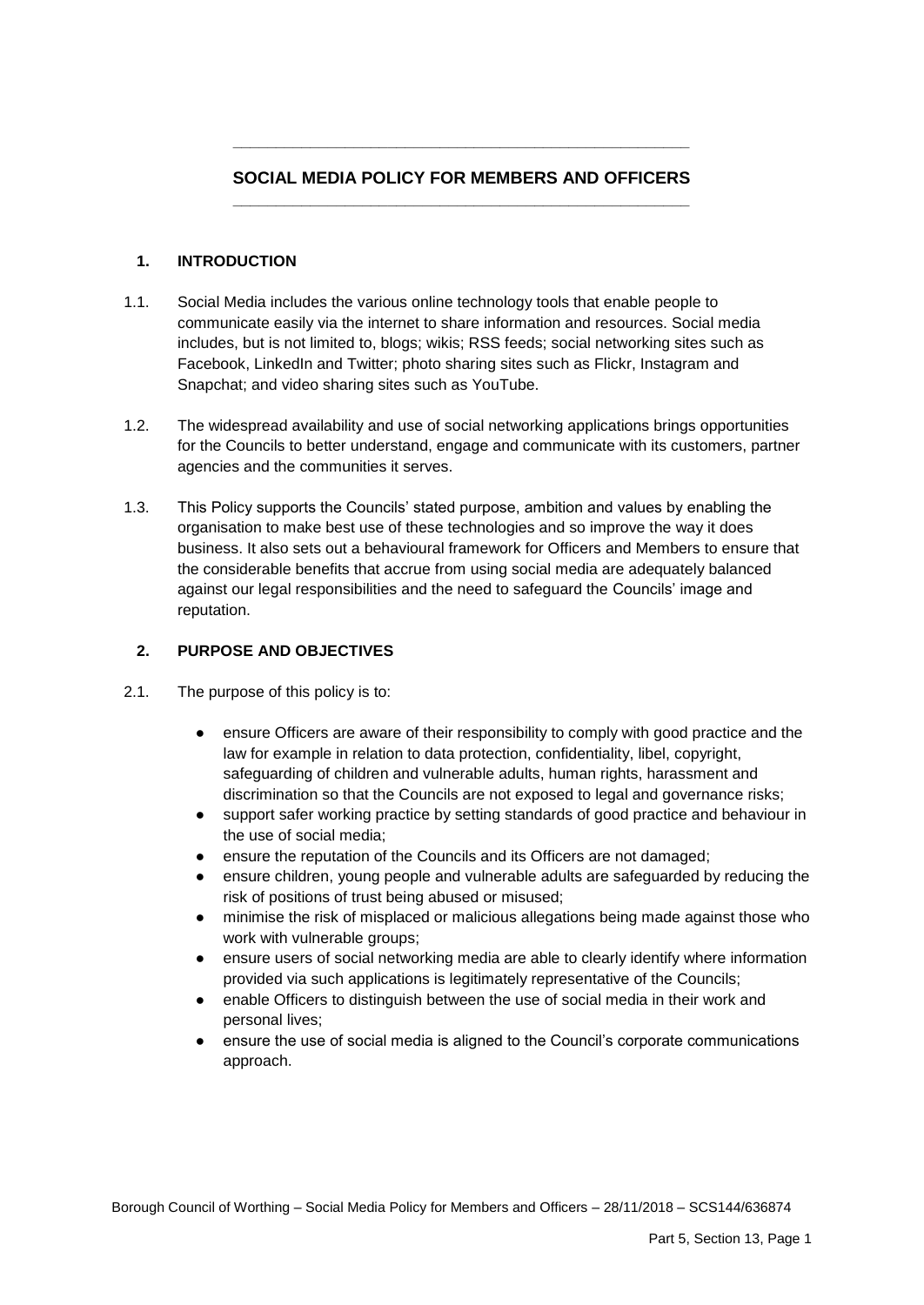## **3. OTHER CODES AND POLICIES**

- 3.1. The Councils' Code of Conduct for Officers applies to all offline and online communications and includes the use of social media, and can in some circumstances apply to the use of social media in an Officer's personal life.
- 3.2. The Councils' Disciplinary Policy applies to online communications and includes the use of social media, and can in some circumstances apply to the use of social media in an Officer's personal life.
- 3.3. The Council's Code of Conduct for Elected Members applies to a Member's use of Social Media.

## **4. USE OF SOCIAL MEDIA BY ADUR & WORTHING COUNCIL OFFICERS**

- 4.1. Social media is used to communicate news and updates from the Council and the wider community and residents. It is also now an important customer service tool. The two main channels used are Facebook and Twitter.
- 4.2. There is also a Council presence on Linkedin and Youtube.
- 4.3. The majority of public facing communication via the Councils' corporate social media channels should be either produced or approved by the Council's Communications Team.
- 4.4. Some individual Councils accounts or aspects of social media management, such as incoming customer enquiries, can be operated by other members of staff. However, this is only by prior approval of the Head of Communications and after full training delivered by the Communications Team is completed.
- 4.5. A Council service can request to create a public social media page by submitting a business case outlining how social media would benefit this service and how it will be maintained or managed. This should be submitted for review to the Head of Communications.
- 4.6. If approved, the social media pages will be set up in collaboration with the Communications Team and all design must be in line with the Councils' branding.
- not performing well or are not benefiting residents will be removed. Similarly, any unauthorised sites will be closed down. Contact the Head of Communications for more 4.7. All new social media pages will be reviewed after a period of 4 months. Those sites which are information.
- $4.8.$ Officers may be permitted to use a Council's Twitter account to represent their role within the local authority. These must:
	- Be requested and approved by the Head of Communications;
	- Be clearly identifiable as a corporate account using @nameAWC
	- Include the relevant Adur/Worthing/Joint logo in the header or profile image

## **5. PERSONAL USE OF SOCIAL MEDIA - OFFICERS AND MEMBERS**

 $5.1.$ Social Media is now part of everyday life and routine and the lines between personal/ professional use can become blurred.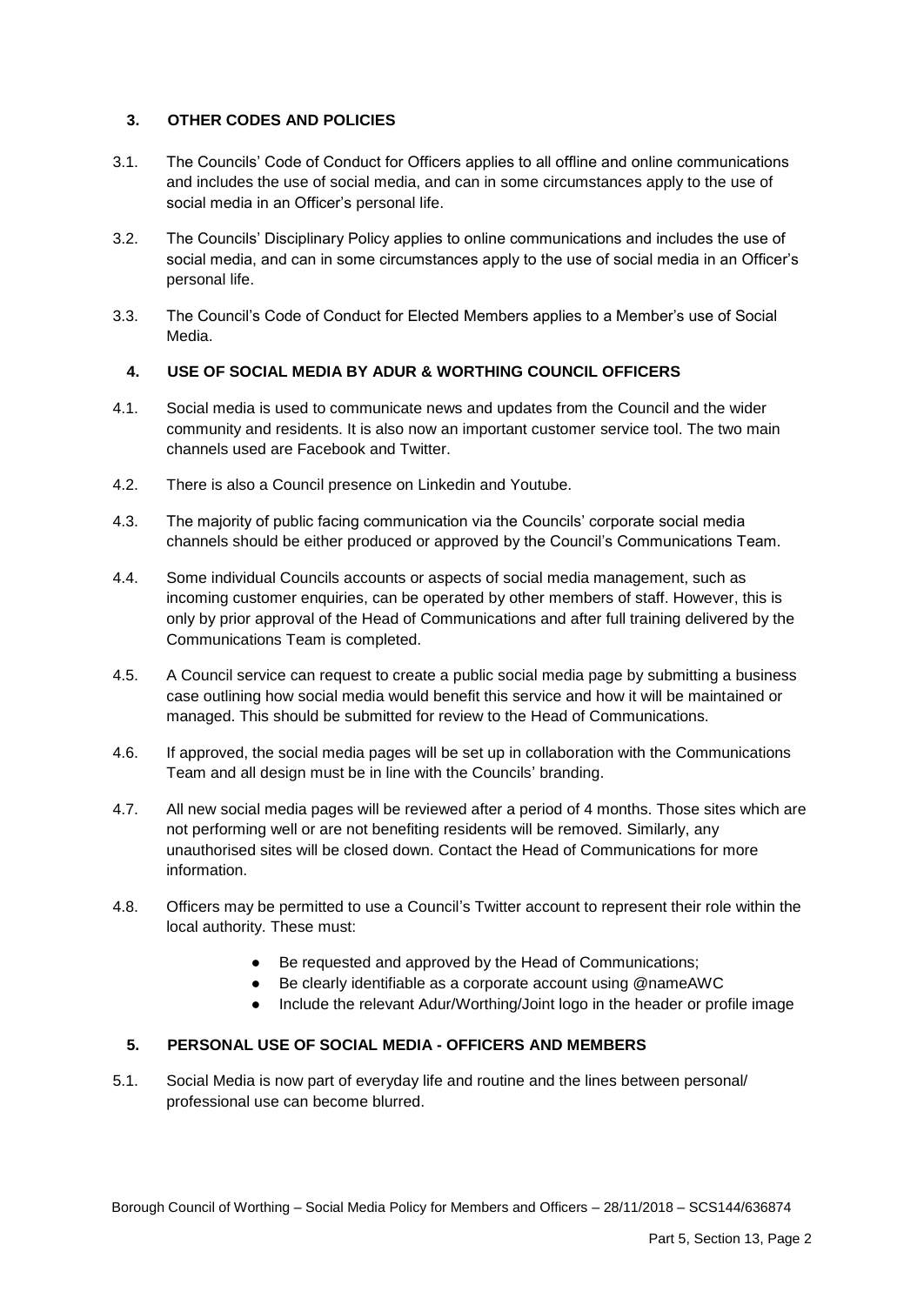- $5.2.$  have wider implications on their professional role and on the Councils' image/representation. Always bear your relevant Code of Conduct in mind when you post to social media. Officers and Members must be aware that their actions online on their personal pages may
- 5.3. In the event that an Officer/Member's online conduct impacted on the Councils this would become a matter of council concern and may result in investigation in accordance with the Council's Disciplinary Procedure.
- 5.4. All Officers and Members should familiarise themselves with the privacy settings of each social media platform they are using and ensure these are set up correctly. You should never include any personal information (DOB, phone number, address etc.) on your personal profile, nor should you share this with residents or third parties.
- 5.5. Never publish confidential information which you have received as part of your job. Nor should you use any such information for personal gain or pass it on to others who may use it in such a way.
- 5.6. Staff should be aware of not using personal online profiles to raise or discuss a complaint or grievance about the Council, your manager, colleagues etc. There are formal procedures in place for progressing these within the Council.

#### **6. DATA PROTECTION AND SUBJECT ACCESS REQUESTS**

- sensitive or personal information to social media about a colleague, Member or resident. Any instances of this will be investigated and may lead to disciplinary action. 6.1. As per section 5.5, to adhere to the latest data protection laws, i.e. (EU General Data Protection Regulation 2016/679 and Data Protection Act, 2018 you should never share any
- 6.2. Data protection law was introduced to respect an individual's fundamental right to privacy through the protection of their personal data. Personal data is identified as 'any information related to an identifiable individual'.
- 6.3. Observe the privacy notices of the social media platforms for which you sign up to and check the privacy settings to see who your posts are shared with.
- 6.4. Personal data collected outside of social media by AWC may only be shared on social media if such sharing was stated explicitly under the AWC privacy notice that was used to initially collect the data.
- 6.5. The sharing of 'special category' data, i.e. ethnicity, religious beliefs, trade union membership [\(refer to ICO website for full list\)](https://ico.org.uk/for-organisations/guide-to-the-general-data-protection-regulation-gdpr/lawful-basis-for-processing/special-category-data/) may only be shared on social media with the consent of the individual (data subject) and must be accurate at the time of posting.
- 6.6. The sharing of personal data on social media must be noted in the Register of Processing Activity (RoPA) for the respective service who collected the information in the first instance.
- media pages. The right of access, commonly referred to as subject access, gives individuals the right to obtain a copy of their personal data as well as other supplementary information. 6.7. Members of the public can submit a Subject Access Request (SAR) via our corporate social
- 6.8. More information about an SAR can be found here: [https://ico.org.uk/for-organisations/guide](https://ico.org.uk/for-organisations/guide-to-the-general-data-protection-regulation-gdpr/individual-rights/right-of-access/)[to-the-general-data-protection-regulation-gdpr/individual-rights/right-of-access/](https://ico.org.uk/for-organisations/guide-to-the-general-data-protection-regulation-gdpr/individual-rights/right-of-access/)
- 6.9. Members of the public may also exercise their other rights, i.e. right to rectification, erasure, restrict processing, data portability, object and automated decision making including profiling via our corporate social media pages.

Borough Council of Worthing – Social Media Policy for Members and Officers – 28/11/2018 – SCS144/636874